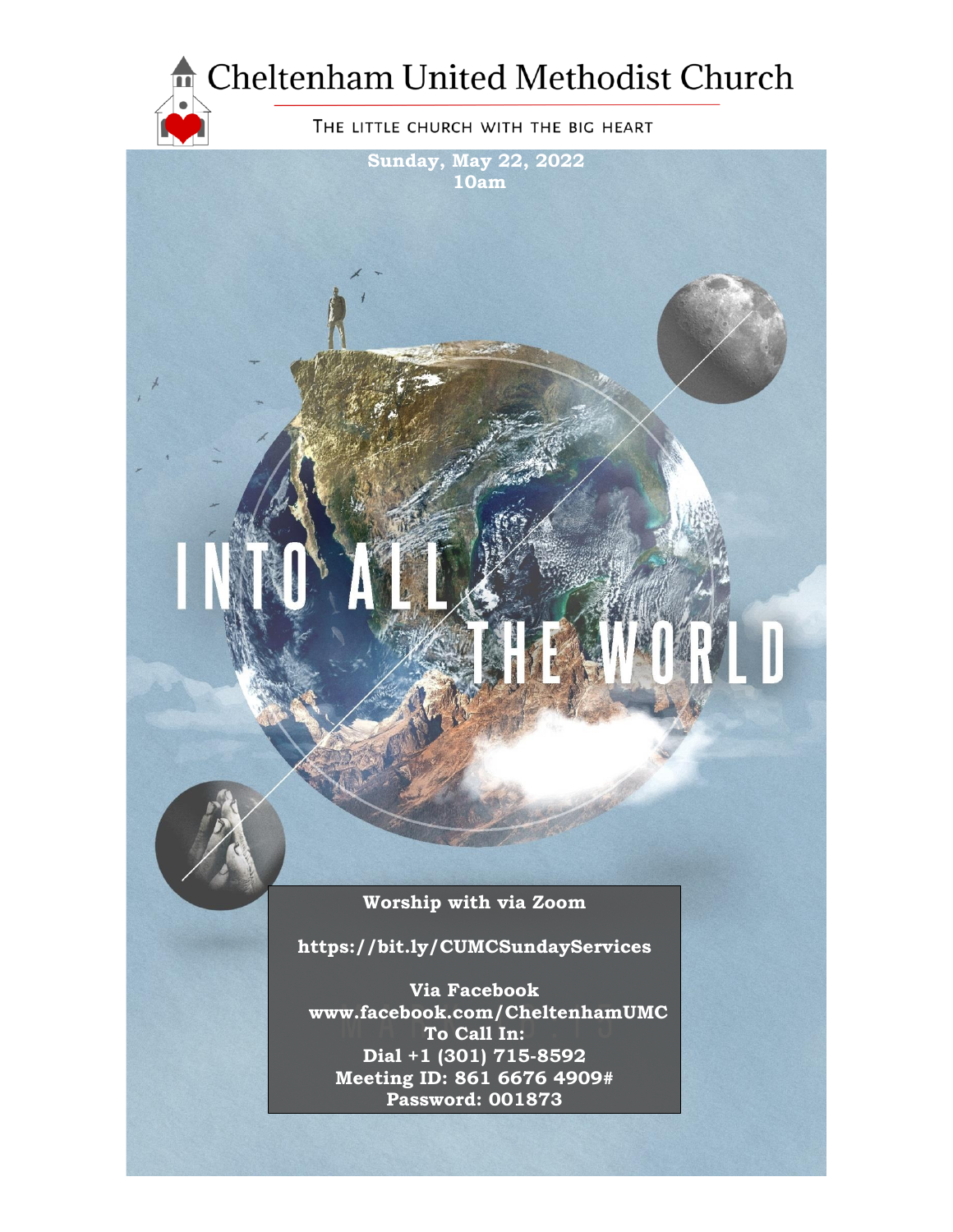## **Sunday, May 22, 2022**

### **GATHERING**

### WELCOME

GREETING

Soar we now where Christ has led, following our exalted Head; **made like him, like him we rise; ours the cross, the grave, the skies!**

PRAYER *Book of Worship 399*

## **O God, our sovereign, our banquet, our crown: In the resurrection of your Son you have brought us into your palace. Train us to be heirs to your throne, that we may shield the needy; through Christ our Lord. Amen. Alleluia.**

+HYMN "Lift High the Cross" UMH 159 *Words: George William Kitchin and Michael Robert Newbolt, 1916, alt. Music: Sydney Hugo Nicholson, 1916 Tune: CRUCIFER © 1989 The United Methodist Publishing House. CCLI License Account #3551380*

*Refrain Lift high the cross, the love of Christ proclaim till all the world adore his sacred name.*

Come, Christians, follow this triumphant sign. The hosts of God in unity combine.

*Refrain*

Each newborn servant of the Crucified bears on the brow the seal of him who died.

*Refrain*

O Lord, once lifted on the glorious tree, as thou hast promised, draw the world to thee.

*Refrain*

So shall our song of triumph ever be: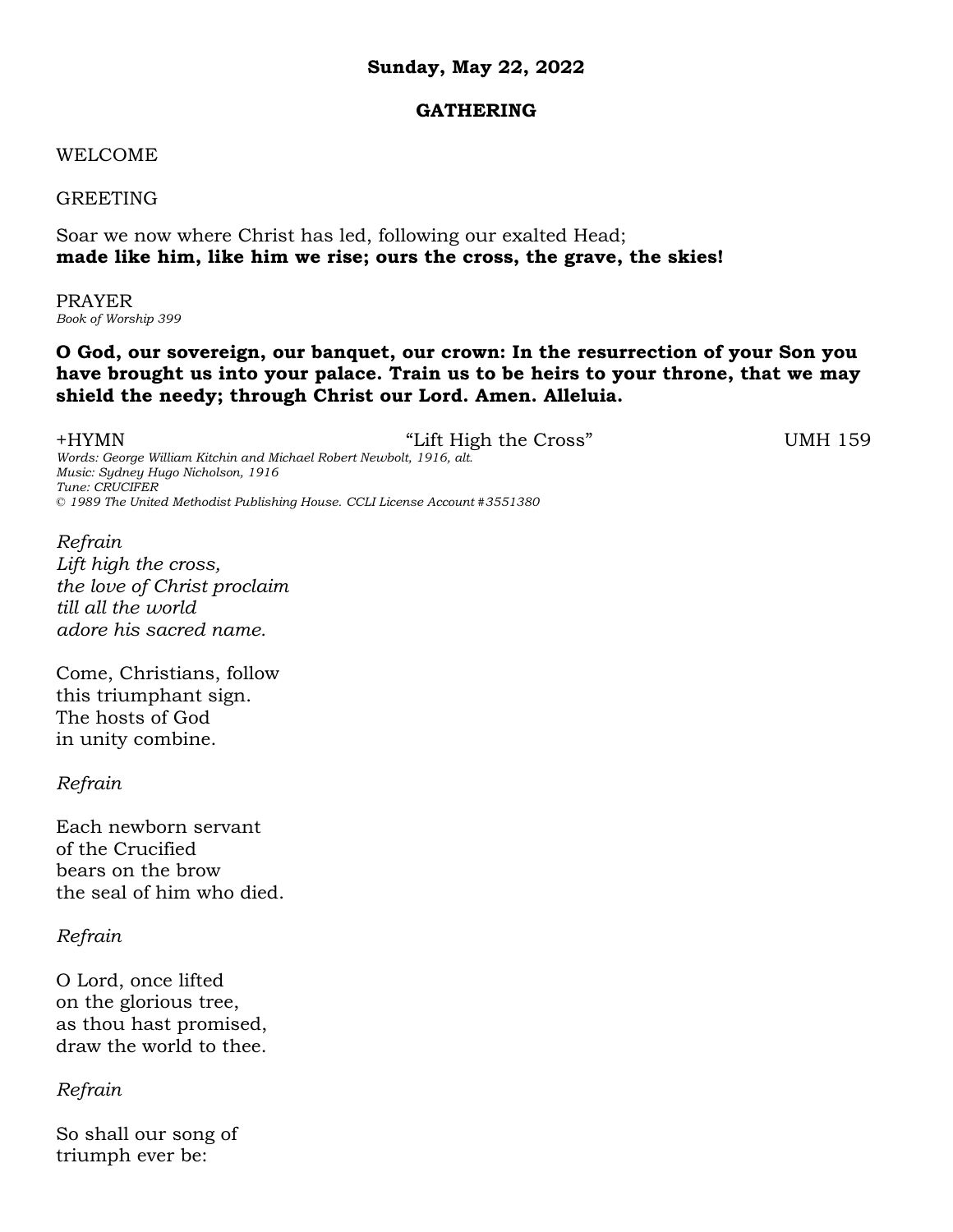Praise to the Crucified for victory!

*Refrain*

+PASSING OF THE PEACE

#### THE LORD'S PRAYER

**Our Father, who art in heaven, Hallowed be thy name. Thy kingdom come; thy will be done On earth as it is in heaven. Give us this day our daily bread And forgive us our trespasses As we forgive those who trespass against us And lead us not into temptation, but deliver us from evil. For thine is the kingdom, and the power, and the glory forever. Amen.**

+HYMN "Blessed Assurance" UMH 369

*Words: Fanny J. Crosby, 1873 Music: Phoebe P. Knapp, 1873 Tune: ASSURANCE © 1989 The United Methodist Publishing House. CCLI License Account #3551380*

Blessed assurance, Jesus is mine! O what a foretaste of glory divine! Heir of salvation, purchase of God, born of his Spirit, washed in his blood.

#### *Refrain*

*This is my story, this is my song, praising my Savior all the day long; this is my story, this is my song, praising my savior all the day long.* 

Perfect submission, perfect delight, visions of rapture now burst on my sight; angels descending bring from above echoes of mercy, whispers of love.

#### *Refrain*

Perfect submission, all is at rest; I in my Savior am happy and blest, watching and waiting, looking above, filled with his goodness, lost in his love.

#### *Refrain*

INTRODUCTION OF SPEAKER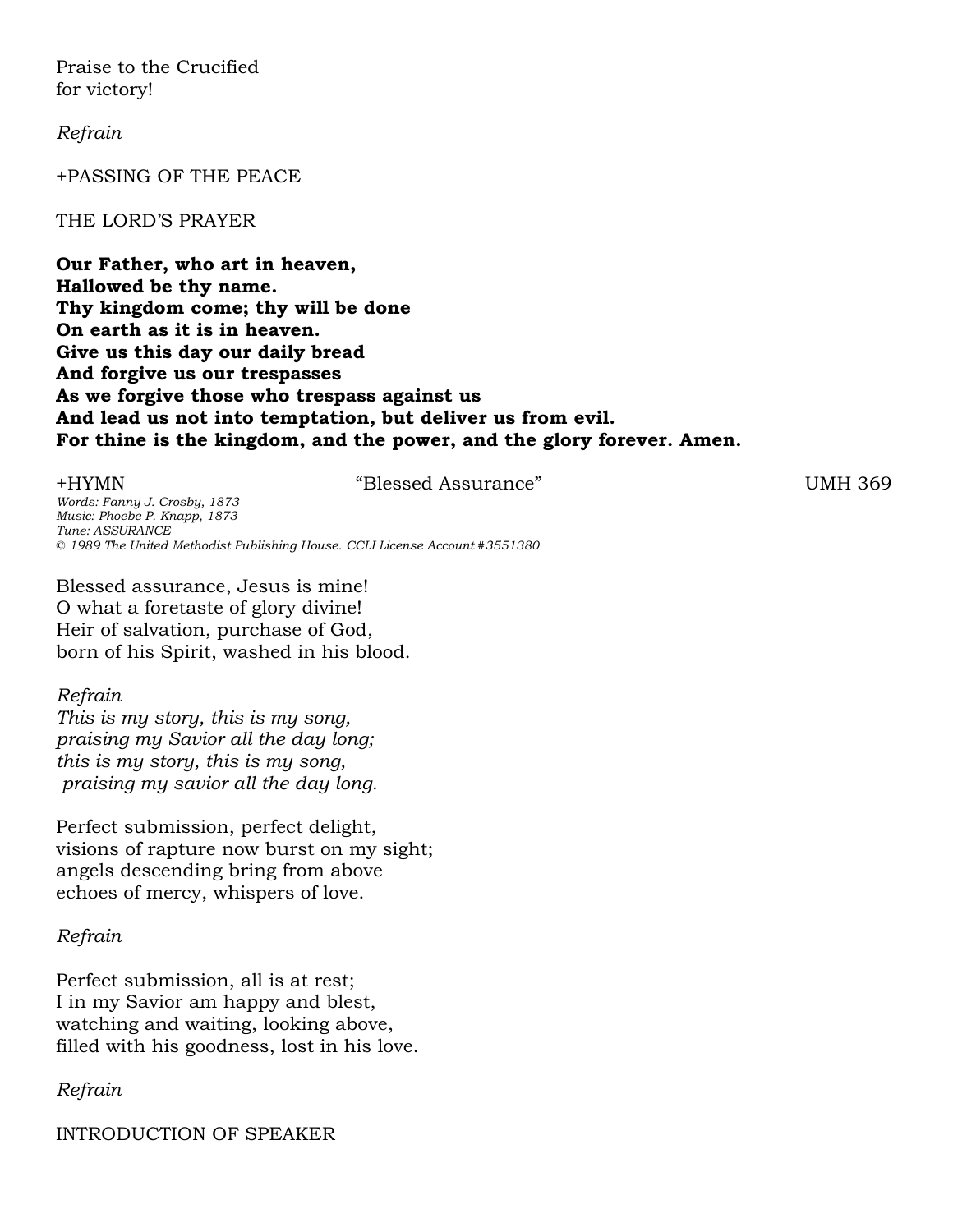#### **PROCLAIMING THE WORD**

OLD TESTAMENT LESSON Lamentations 1:3 NEW TESTAMENT LESSON **Isaiah 43:19-21** SERMON Resurrection Mindset Min. Linda Flanagan **RESPONSE TO THE WORD** +OFFERTORY "In the Garden" UMH 314

+DOXOLOGY UMH 95

*Praise God from whom all blessings flow. Praise God all creatures here below. Praise God above ye heavenly host. Praise Father, Son, and Holy Ghost.*

#### OFFERTORY PRAYER

## **GOING FORTH**

+HYMN "Up from the Grave He Arose" UMH 322 *Words: Robert Lowry, 1874 Music: Robert Lowry, 1874 Tune: CHRIST AROSE © 1989 The United Methodist Publishing House. CCLI License Account #3551380*

Low in the grave he lay, Jesus my Savior, waiting the coming day, Jesus my Lord!

*Refrain* 

*Up from the grave he arose (he arose) with a mighty triumph o'er his foes; (o'er his foes) he arose a victor from the dark domain, and he lives forever, with his saints to reign. He arose! (he arose) He arose! (he arose) Hallelujah! Christ arose!*

Vainly they watch his bed, Jesus my Savior; vainly they seal the dead, Jesus my Lord!

*Refrain*

Death cannot keep its prey, Jesus my Savior; he tore the bars away, Jesus my Lord!

*Refrain*

+BENEDICTION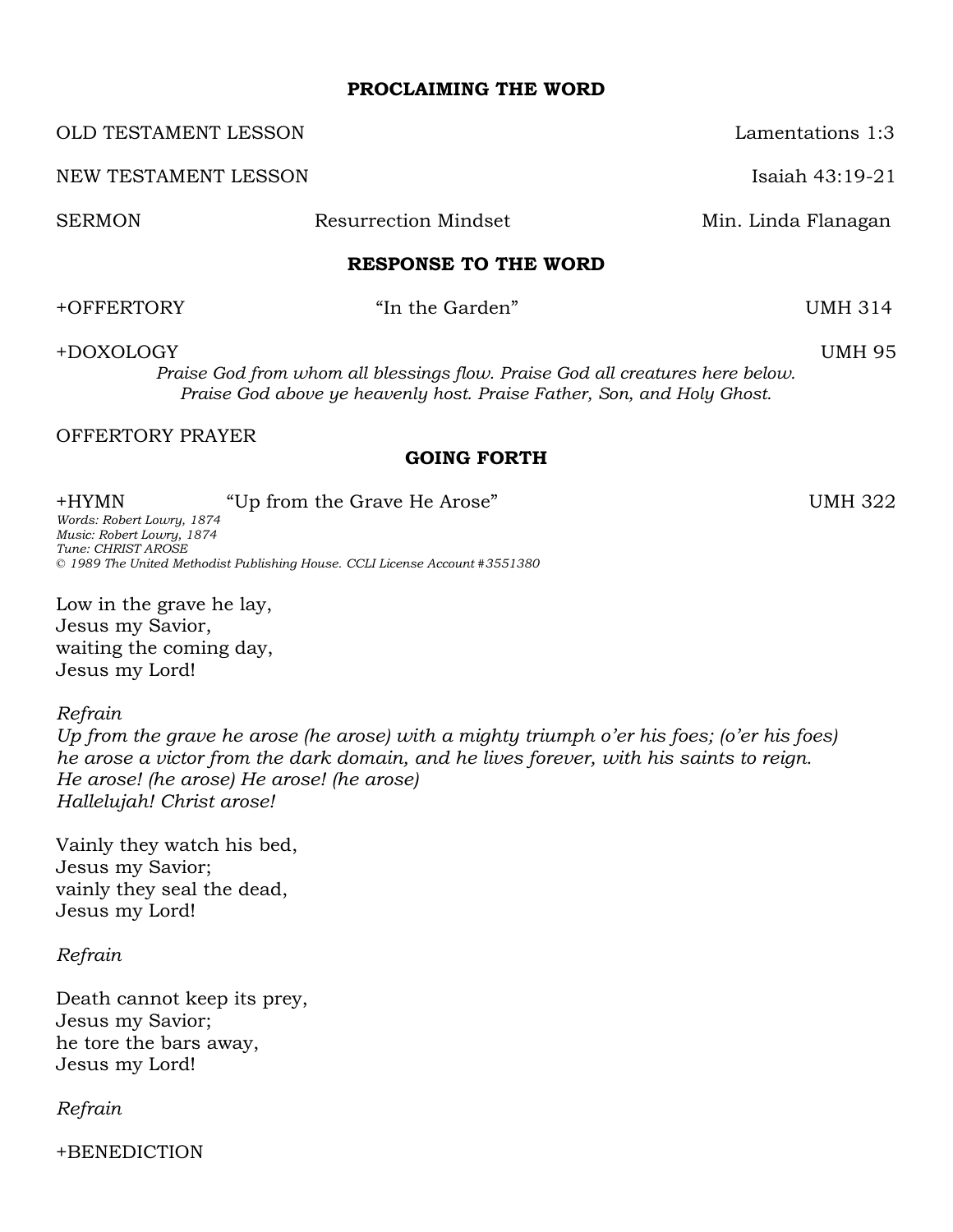#### **MINISTER LINDA FLANAGAN**



Minister Linda Flanagan is currently the Baltimore-Washington Conference Director of Lay Servant Ministries. Prior to that, she was the Washington East District Director of Lay Servant Ministries for 9 years. She is a Certified Lay Minister who serves as Minister of Connection at Good Shepherd UMC in Waldorf, MD.

She is the widowed mother of two adult daughters and grateful grandmother of two. A retired English teacher and county supervisor of English, Linda believes in lifelong learning and supports spiritual study for believers.

One of her greatest joys is the connectional life of the United Methodist Church; she enjoys meeting and serving with people from across the connection.

# *Upcoming Events*

**Monday, May 23, 2022** Monday Methodists 9am Knitting Circle 10am

**Wednesday, May 25, 2022** Prayer 12noon

*\*If you need to connect with the pastor for a meeting you can send an email to [cumcpastorlivingston@gmail.com](mailto:cumcpastorlivingston@gmail.com) or give her a call at 302-230-6141*

> **June 4** Church Yard Sale 8a-12noon

 $\_$  , and the set of the set of the set of the set of the set of the set of the set of the set of the set of the set of the set of the set of the set of the set of the set of the set of the set of the set of the set of th

**June 6**  Church Council Meeting 7pm